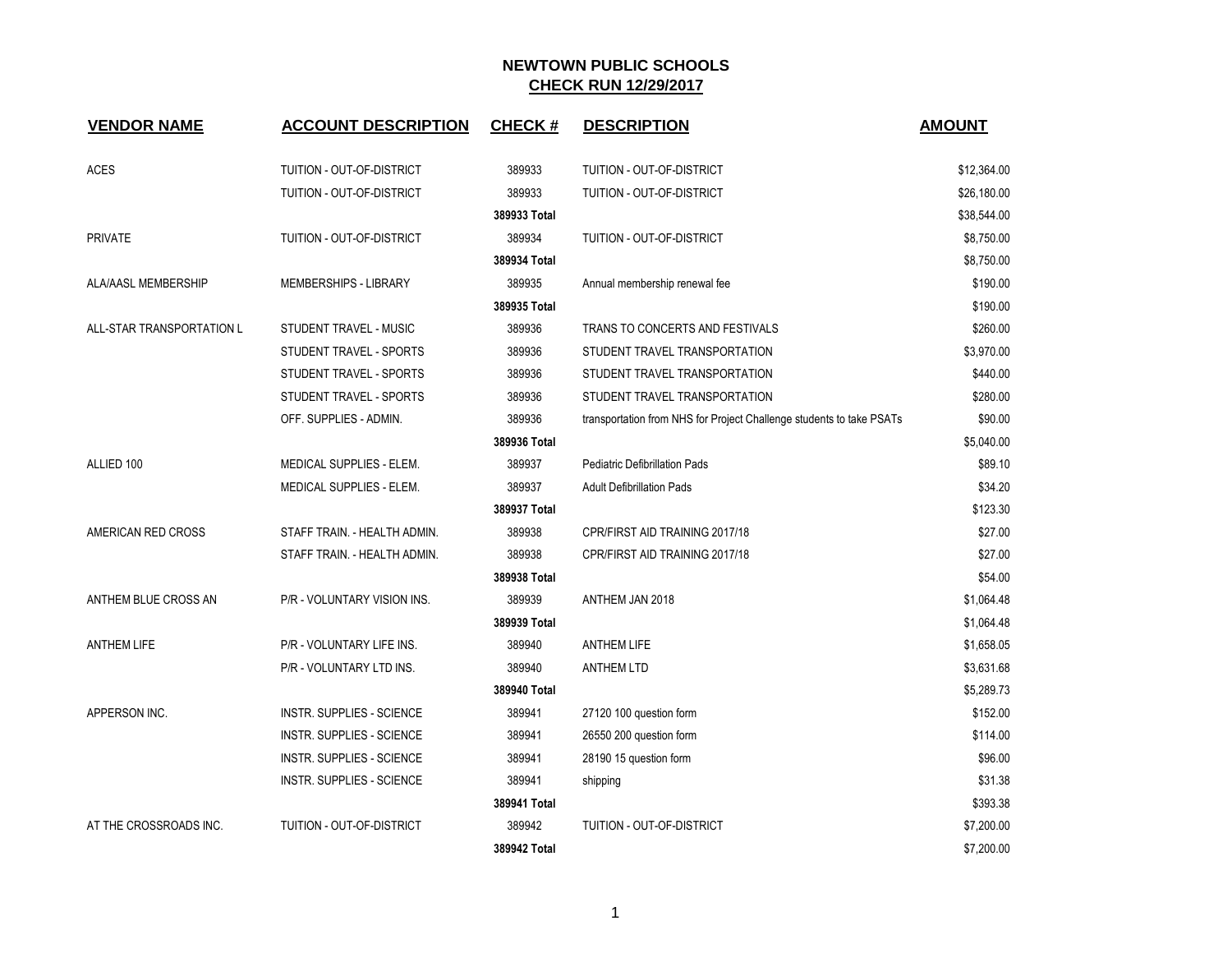| <b>VENDOR NAME</b>        | <b>ACCOUNT DESCRIPTION</b>       | <b>CHECK#</b> | <b>DESCRIPTION</b>                                 | <b>AMOUNT</b> |
|---------------------------|----------------------------------|---------------|----------------------------------------------------|---------------|
| <b>BAGEL DELIGHT</b>      | OFF. SUPPLIES - ADMIN.           | 389943        | Professional Development Refreshments for 12/14/17 | \$139.95      |
|                           |                                  | 389943 Total  |                                                    | \$139.95      |
| <b>BUCCI, MARLENE</b>     | STAFF TRAIN. - PUPIL SERV.       | 389944        | CPI DISTRICT TRAINING OCT/NOV 2017                 | \$658.75      |
|                           |                                  | 389944 Total  |                                                    | \$658.75      |
| BUTCHER'S BEST MARKET LLC | OFF. SUPPLIES - ADMIN.           | 389945        | 12/14 memorial breakfast for staff                 | \$392.00      |
|                           |                                  | 389945 Total  |                                                    | \$392.00      |
| CANFIELD, CHRISTIAN       | <b>INSTR. SUPPLIES - SCIENCE</b> | 389946        | <b>SCIENCE SUPPLIES</b>                            | \$85.91       |
|                           |                                  | 389946 Total  |                                                    | \$85.91       |
| <b>CIRMA</b>              | PROPERTY INSURANCE               | 389947        | <b>NUST RENEWAL 01/01/2018</b>                     | \$1,848.00    |
|                           |                                  | 389947 Total  |                                                    | \$1,848.00    |
| <b>COUNTRY REPORTS</b>    | CONTRACTED SERV. - LIBRARY       | 389948        | renewal of Country Reports membership              | \$74.00       |
|                           |                                  | 389948 Total  |                                                    | \$74.00       |
| D'ERAMO, SUZANNE          | MEMBERSHIPS - SUPER.             | 389949        | SOCIETY HUMAN RESOURCE                             | \$184.00      |
|                           |                                  | 389949 Total  |                                                    | \$184.00      |
| DELL MARKETING L.P.       | REPAIRS - INFO. TECH.            | 389950        | Extended Service Contract - Equallogic             | \$2,651.72    |
|                           | INSTR. SUPPLIES - ENGLISH        | 389950        | Dell Adapter (same as above)                       | \$44.99       |
|                           | INSTR. SUPPLIES - WORLD LANG.    | 389950        | Dell Adapter (same as above)                       | \$44.99       |
|                           | <b>INSTR. SUPPLIES - SCIENCE</b> | 389950        | Dell Adapter (same as above)                       | \$44.99       |
|                           | INSTR. SUPPLIES - SOC. STUDIES   | 389950        | Dell Adapter 65 watt typec power cord              | \$89.98       |
|                           |                                  | 389950 Total  |                                                    | \$2,876.67    |
| DIAZ, JOANNA              | INSTR. SUPPLIES - ENGLISH        | 389951        | <b>ENGLISH SUPPLIES</b>                            | \$27.48       |
|                           |                                  | 389951 Total  |                                                    | \$27.48       |
| <b>EDUCERE LLC</b>        | <b>TUTORS - HOMEBOUND</b>        | 389952        | <b>TUTORS - HOMEBOUND</b>                          | \$249.50      |
|                           | TUTORS - HOMEBOUND               | 389952        | <b>TUTORS - HOMEBOUND</b>                          | \$399.00      |
|                           |                                  | 389952 Total  |                                                    | \$648.50      |
| EVERSOURCE (ELEC-BOE)     | ELECTRICITY - H.                 | 389953        | ELEC 51084633023 30080.00 KWH                      | \$4,999.17    |
|                           | ELECTRICITY - S.H.               | 389953        | ELEC 5146697041 54,528.00 KWH                      | \$10,073.82   |
|                           | ELECTRICITY - M.G.               | 389953        | ELEC 51171733009 20,993.90 KWH                     | \$3,494.92    |
|                           | ELECTRICITY - HOM.               | 389953        | ELEC 51844633024 49,536.00 KWH                     | \$9,141.45    |
|                           | ELECTRICITY - H.S.               | 389953        | ELEC 51318375011 3434.00 KWH                       | \$471.74      |
| EVERSOURCE (ELEC-BOE)     | ELECTRICITY - H.S.               | 389953        | ELEC 51223253097 20.00 KWH                         | \$45.87       |
|                           |                                  | 389953 Total  |                                                    | \$28,226.97   |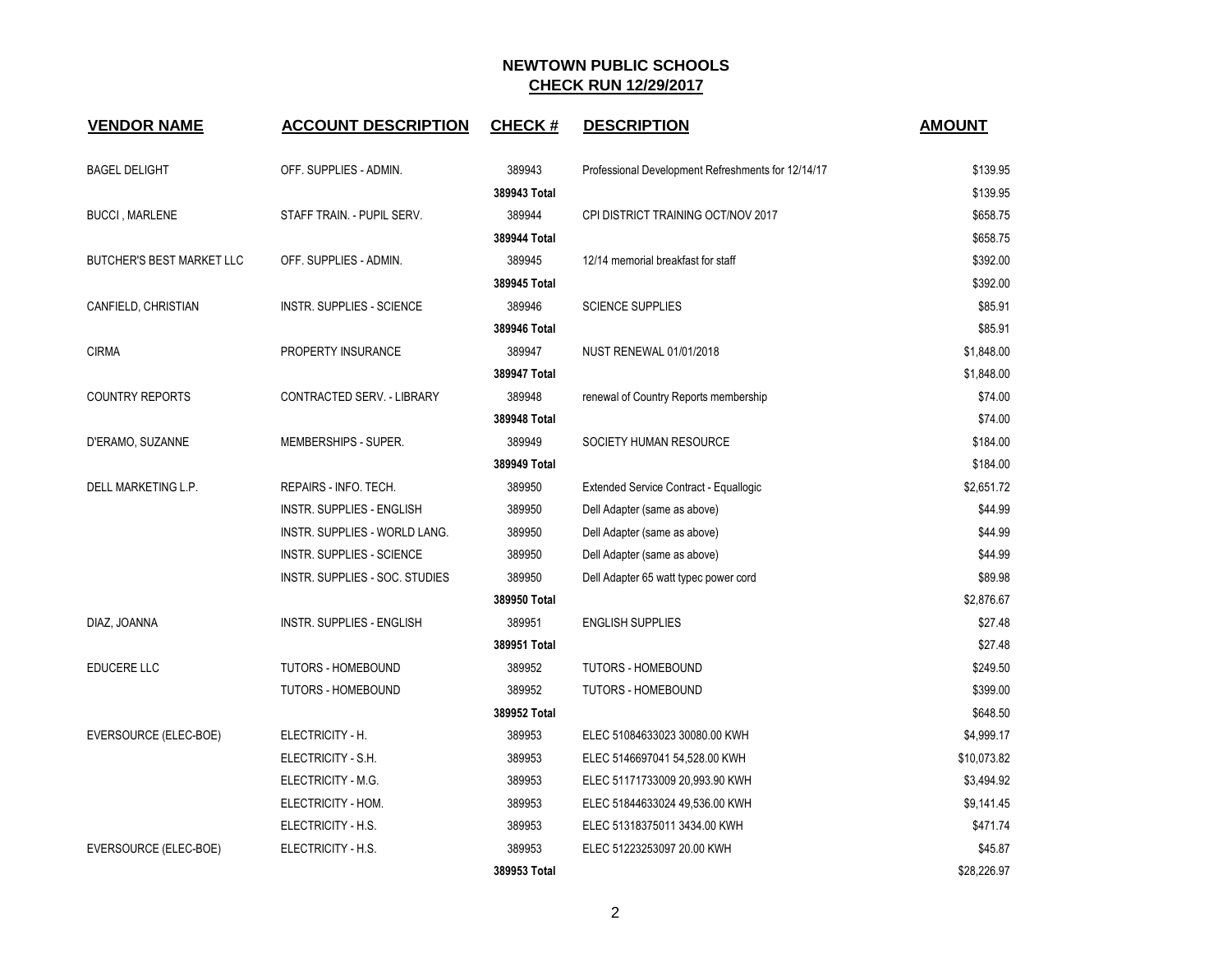| <b>VENDOR NAME</b>             | <b>ACCOUNT DESCRIPTION</b>         | <b>CHECK#</b> | <b>DESCRIPTION</b>                | <b>AMOUNT</b> |
|--------------------------------|------------------------------------|---------------|-----------------------------------|---------------|
| EVERSOURCE (GAS-BOE)           | PROPANE & NATURAL GAS - S.H.       | 389954        | GAS 57914087044 2,190. CCF        | \$2,005.85    |
|                                | PROPANE & NATURAL GAS - M.G.       | 389954        | GAS 57511457020 1,470. CCF        | \$1,206.79    |
|                                | PROPANE & NATURAL GAS - H.S.       | 389954        | GAS 57379855042 510.20 CCF        | \$535.00      |
|                                |                                    | 389954 Total  |                                   | \$3,747.64    |
| FLINN SCIENTIFIC INC.          | INSTR. SUPPLIES - SCIENCE          | 389955        | A0052 AMMONIUM HYDROXIDE 2.5 L    | \$26.00       |
|                                | INSTR. SUPPLIES - SCIENCE          | 389955        | <b>SHIPPING</b>                   | \$14.95       |
|                                |                                    | 389955 Total  |                                   | \$40.95       |
| <b>GENGRAS CENTER SCHOOL</b>   | TUITION - OUT-OF-DISTRICT          | 389956        | TUITION - OUT-OF-DISTRICT         | \$5,965.00    |
|                                | TUITION - OUT-OF-DISTRICT          | 389956        | TUITION - OUT-OF-DISTRICT         | \$3,445.00    |
|                                |                                    | 389956 Total  |                                   | \$9,410.00    |
| <b>GLYNN, MEGHAN</b>           | STAFF TRAVEL - SP. ED. PREK-8      | 389957        | TRAVEL 08/23-12/21/17             | \$30.55       |
|                                |                                    | 389957 Total  |                                   | \$30.55       |
| <b>INTEGRITY PIANO SERVICE</b> | <b>REPAIRS - MUSIC</b>             | 389958        | Yamaha Upright Choir Room         | \$138.00      |
|                                | <b>REPAIRS - MUSIC</b>             | 389958        | Yamaha Upright P22 Orchestra Room | \$138.00      |
|                                |                                    | 389958 Total  |                                   | \$276.00      |
| <b>ITSAVVY LLC</b>             | INSTR. SUPPLIES - INFO. TECH.      | 389959        | Trend Net Tu-S9 Serial adapter    | \$35.10       |
|                                |                                    | 389959 Total  |                                   | \$35.10       |
| LEAHY'S FUELS INC.             | PROPANE & NATURAL GAS - H.S.       | 389960        | PROPANE 455.5 UNITS               | \$906.45      |
|                                | PROPANE & NATURAL GAS - H.S.       | 389960        | PROPANE 300.2 UNITS               | \$537.36      |
|                                | PROPANE & NATURAL GAS - H.S.       | 389960        | PROPANE 352.7 UNITS               | \$666.60      |
|                                |                                    | 389960 Total  |                                   | \$2,110.41    |
| <b>LEARNING A-Z</b>            | INSTR. SUPPLIES - SP. ED. PREK-8   | 389961        | <b>LEARNING A-Z RENEWAL</b>       | \$219.90      |
|                                |                                    | 389961 Total  |                                   | \$219.90      |
| MASON W.B. INC.                | OFF. SUPPLIES - BUS. SERV.         | 389962        | COFFEE 2017/18                    | \$52.45       |
|                                | OFF. SUPPLIES - BUS. SERV.         | 389962        | <b>SUPPLIES 2017/18</b>           | \$66.96       |
|                                | OFF. SUPPLIES - BUS. SERV.         | 389962        | WATER 2017/18                     | \$24.95       |
|                                | MEDICAL SUPPLIES - ELEM.           | 389962        | Sanihands Wipes for Kids          | \$56.99       |
|                                | OFF. SUPPLIES - H.S.               | 389962        | 3x4 Dry Erase Board               | \$159.99      |
|                                | <b>INSTR. SUPPLIES - CLASSROOM</b> | 389962        | 200 CASES COPY PAPER              | \$4,390.00    |
|                                | INSTR. SUPPLIES - ENGLISH          | 389962        | CD Cases IVR81900                 | \$8.09        |
|                                | <b>INSTR. SUPPLIES - ENGLISH</b>   | 389962        | MMM5910121296 Tape                | \$17.28       |
|                                | INSTR. SUPPLIES - ENGLISH          | 389962        | PAC 2369 Tracing Paper            | \$20.40       |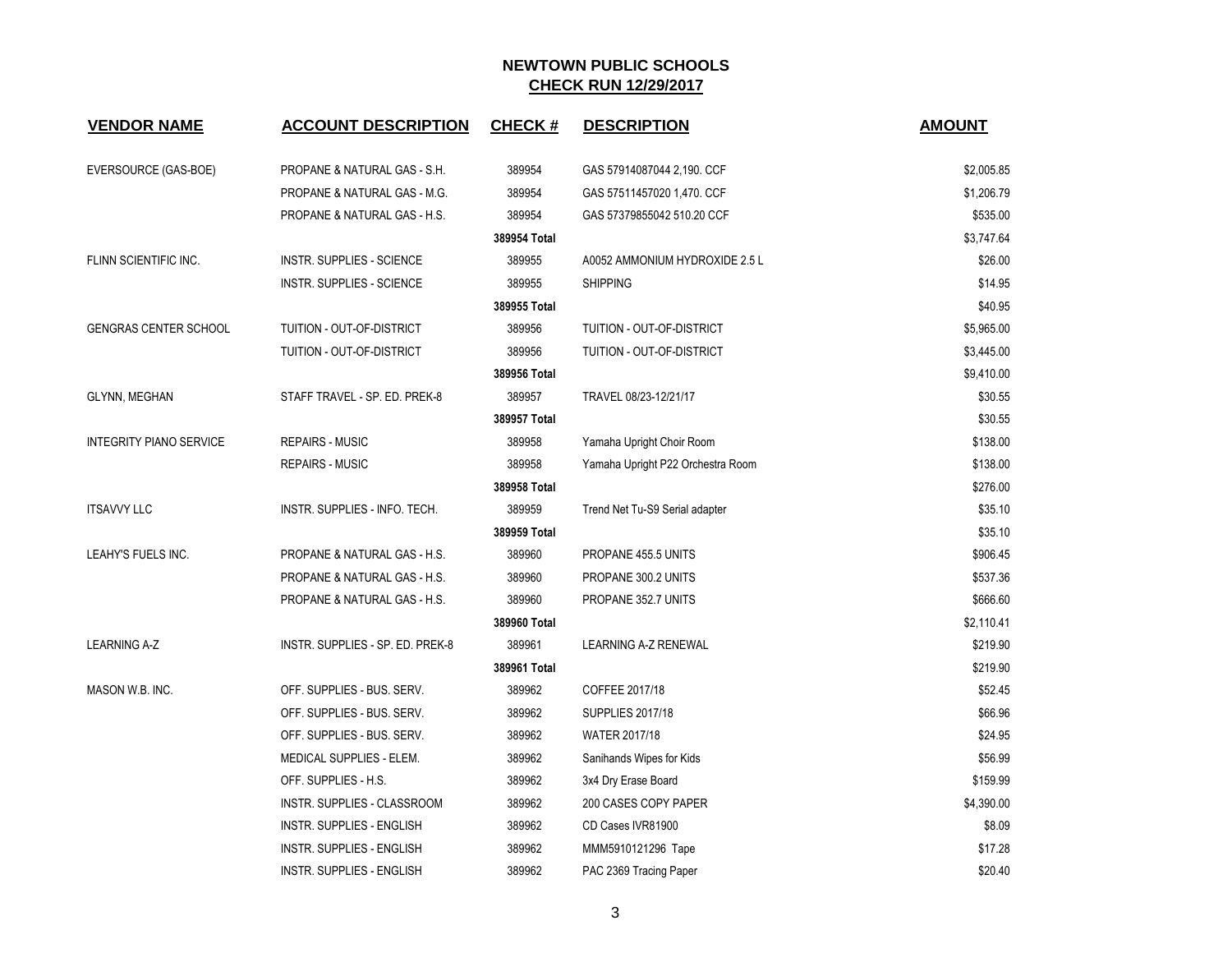| <b>VENDOR NAME</b>        | <b>ACCOUNT DESCRIPTION</b>          | <b>CHECK#</b> | <b>DESCRIPTION</b>                    | <b>AMOUNT</b> |
|---------------------------|-------------------------------------|---------------|---------------------------------------|---------------|
| MASON W.B. INC.           | INSTR. SUPPLIES - SCIENCE           | 389962        | DURPC1400 C Batteries                 | \$14.99       |
|                           | <b>INSTR. SUPPLIES - SCIENCE</b>    | 389962        | <b>Thermal Laminating Pouches</b>     | \$56.92       |
|                           | <b>INSTR. SUPPLIES - SCIENCE</b>    | 389962        | 3m Masking Tape                       | \$64.99       |
|                           |                                     | 389962 Total  |                                       | \$4,934.01    |
| NEWTOWN FOOD SERVICES     | <b>MEDICAL SUPPLIES - H.S.</b>      | 389963        | <b>CRACKERS FOR NURSE'S OFFICE</b>    | \$15.00       |
|                           | OFF. SUPPLIES - ADMIN.              | 389963        | Professional Development refreshments | \$12.00       |
|                           | OFF. SUPPLIES - ADMIN.              | 389963        | Professional Development refreshments | \$75.00       |
|                           |                                     | 389963 Total  |                                       | \$102.00      |
| NEWTOWN MIDDLE SCHOOL     | CONTRACTED SERV. - SPORTS           | 389964        | For payment of basketball officials.  | \$248.88      |
|                           | CONTRACTED SERV. - SPORTS           | 389964        | For payment of basketball officials.  | \$746.64      |
|                           |                                     | 389964 Total  |                                       | \$995.52      |
| PALMIERI, FRANCO          | <b>B&amp;G SUPPLIES - CUSTODIAL</b> | 389965        | SHOES (80674)                         | \$150.00      |
|                           |                                     | 389965 Total  |                                       | \$150.00      |
| PROJECTOR LAMP SOURCE     | INSTR. SUPPLIES - COMPUTER ED.      | 389966        | Replacement bulb for Epson Powerlte   | \$274.23      |
|                           |                                     | 389966 Total  |                                       | \$274.23      |
| QUILL CORPORATION         | INSTR. SUPPLIES - CLASSROOM         | 389967        | Scotch packaging tape                 | \$67.17       |
|                           | INSTR. SUPPLIES - CLASSROOM         | 389967        | Scotch heavy duty shipping tape       | \$10.05       |
|                           |                                     | 389967 Total  |                                       | \$77.22       |
| RODRIGUEZ, FELIX          | <b>B&amp;G SUPPLIES - CUSTODIAL</b> | 389968        | SHOES (80674)                         | \$150.00      |
|                           |                                     | 389968 Total  |                                       | \$150.00      |
| SCHOOL HEALTH CORPORATION | <b>MEDICAL SUPPLIES - ELEM.</b>     | 389969        | Item #48030 Disposable Washcloths     | \$36.46       |
|                           | MEDICAL SUPPLIES - ELEM.            | 389969        | Item #44106 Ibuprofen Tab 200MG 100s  | \$3.46        |
|                           | MEDICAL SUPPLIES - ELEM.            | 389969        | <b>Shipping Costs</b>                 | \$8.95        |
|                           |                                     | 389969 Total  |                                       | \$48.87       |
| SCHOOL SPECIALTY          | INSTR. SUPPLIES - CLASSROOM         | 389970        | For classroom items                   | \$162.88      |
|                           |                                     | 389970 Total  |                                       | \$162.88      |
| SELECT PHYSICAL THERAPY H | MEDICAL INS. PREMIUMS               | 389971        | post offer                            | \$350.00      |
|                           |                                     | 389971 Total  |                                       | \$350.00      |
| <b>SERC</b>               | STAFF TRAIN. - PUPIL SERV.          | 389972        | WORKSHOP 12/1/17                      | \$90.00       |
|                           | STAFF TRAIN. - PUPIL SERV.          | 389972        | WORKSHOP 12/1/17                      | \$90.00       |
|                           |                                     | 389972 Total  |                                       | \$180.00      |